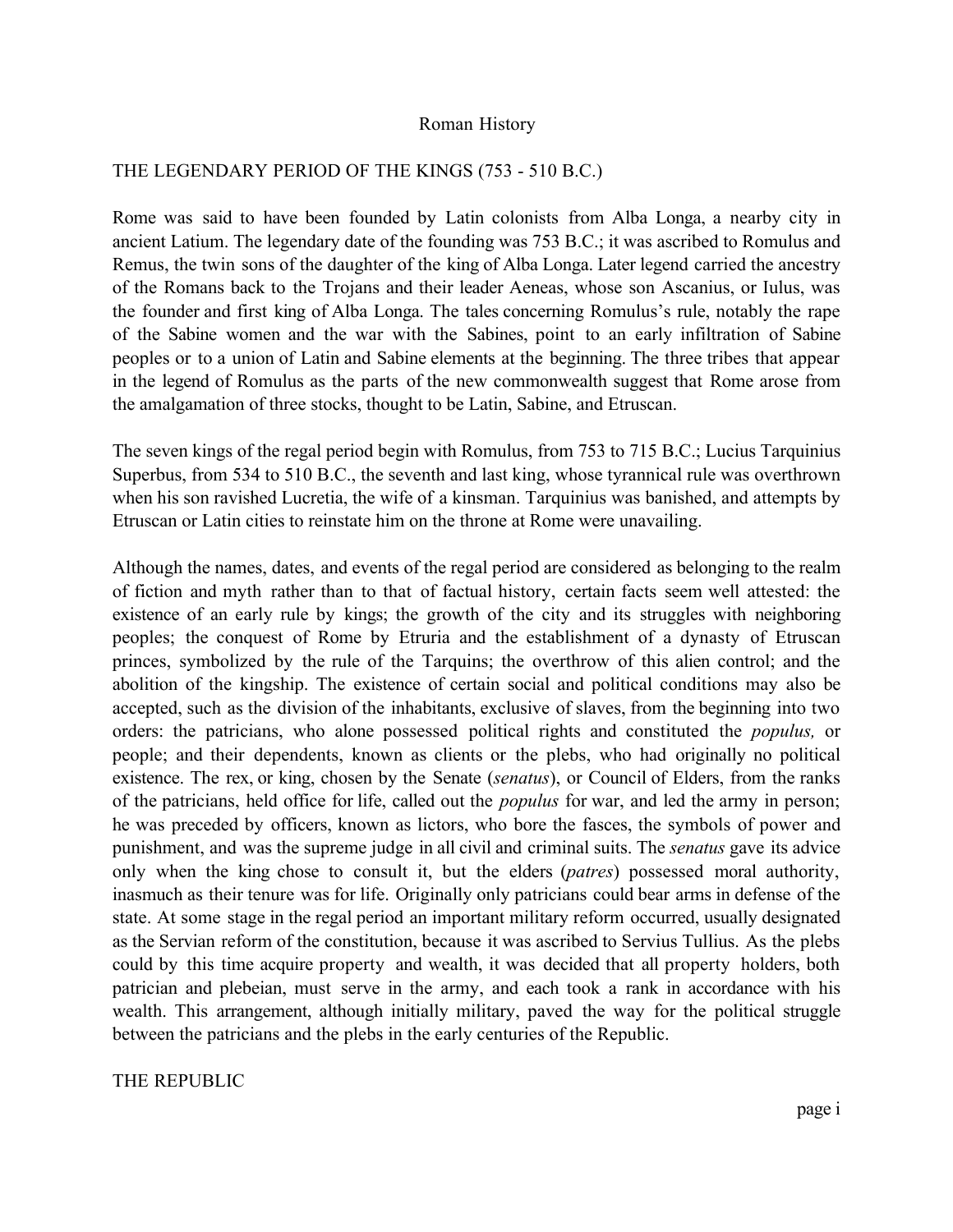Conquest of Italy (510 - 264 B.C.)

On the overthrow of Tarquinius Superbus a republic was established. In place of the king, two chief executives were chosen annually by the whole body of citizens. These were known as praetors, or leaders, but later received the title of consuls. The participation of a colleague in the exercise of supreme power and the limitation of the tenure to one year prevented the chief magistrate from becoming autocratic. The character of the Senate was altered by the enrollment of plebeian members, known as *conscripti,* and hence the official designation of the senators thereafter was *patres conscripti* (conscript fathers). As yet, only patricians were eligible for the magistracies, and the discontent of the plebs led to a violent struggle between the two orders and the gradual removal of the social and political disabilities under which the plebs had labored.

In 494 B.C. a secession of plebeian soldiers led to the institution of the *tribuni plebis,* who were elected annually as protectors of the plebs; they had the power to veto the acts of patrician magistrates, and thus served as the leaders of the plebs in the struggles with the patricians. The appointment of the decemvirate, a commission of ten men, in 451 B.C. resulted in the drawing up of a famous code of laws. In 445 B.C., marriages between patricians and members of the plebs were declared legally valid. By laws, passed in 367 B.C., it was provided that one of the two consuls should thenceforth be plebeian. The other magistracies were gradually opened to the plebs: in 356 B.C. the dictatorship, an extraordinary magistracy, the incumbent of which was appointed in times of danger; in 350 B.C., the censorship; in 337 B.C., the praetorship; and in 300 B.C., the pontifical and augural colleges.

These political changes gave rise to a new aristocracy, composed of patrician and wealthy plebeian families, and admission to the Senate became almost the hereditary privilege of these families. The Senate, which had originally possessed little administrative power, became a powerful governing body, dealing with matters of war and peace, foreign alliances, the founding of colonies, and the handling of the state finances. The rise of this new *nobilitas* brought to an end the struggles between the two orders, but the position of the poorer plebeian families was not improved, and the marked contrast between the rich and the poor led to struggles in the later Republic between the aristocratic party and the popular party.

The external history of Rome during this period was chiefly military. Rome had acquired the leadership of Latium before the close of the regal period. Assisted by their allies, the Romans fought wars against the Etruscans. The military policy of Rome became more aggressive in the 60 years between 449 and 390 B.C.. The capture and burning of Rome by the Gauls in 390 B.C. were disasters, but their effect was temporary. The capture of the Etruscan city of Veii in 396 B.C. spelled the beginning of the end for Etruscan independence. Other Etruscan cities hastened to make peace, and by the middle of the 4th century B.C. all southern Etruria was kept in check by Roman garrisons and denationalized by an influx of Roman colonists.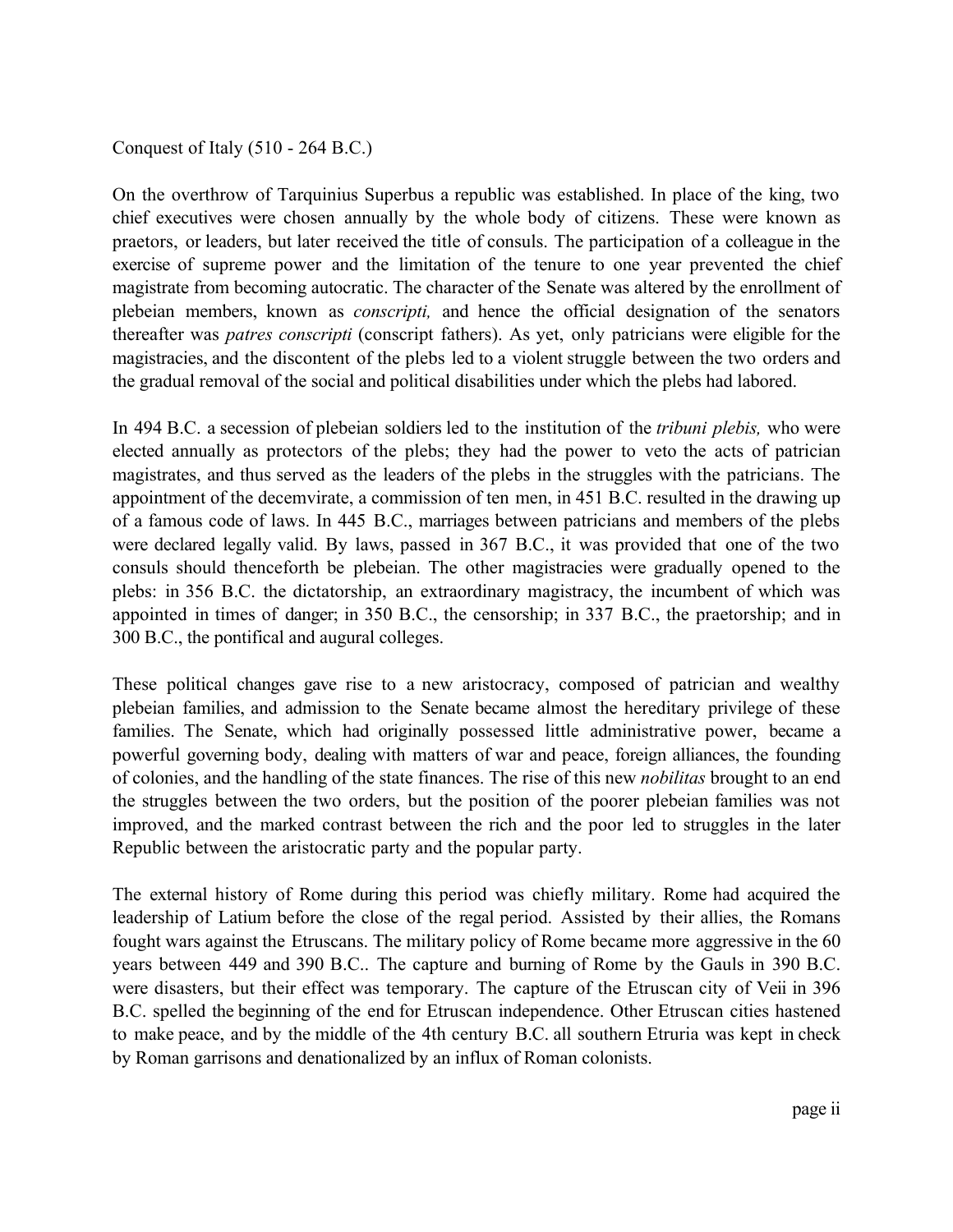Victories over the Latins, gave the Romans control of central Italy and brought them into conflict with the Samnites of southern Italy, who were defeated in a series of three wars, extending from 343 to 290 B.C.. A revolt of the Latins and Volscians was put down, and in 338 B.C. the Latin League, a long-established confederation of the cities of Latium, was dissolved. A powerful coalition was at this time formed against Rome, consisting of Etruscans, Umbrians, and Gauls in the north, and of Lucanians, Bruttii, and Samnites in the south; this coalition endangered the power of Rome, but the northern confederacy was defeated in 283 B.C. and the southern states soon after. The Greek colony of Tarentum, incurring the hostility of Rome, invited Pyrrhus, king of Epirus, to cross over from Greece and aid the Greek cities of southern Italy against Rome. His campaigns in Italy and on the island of Sicily from 280 to 276 B.C. were unsuccessful and he returned to Greece. During the next ten years the Romans completed their subjugation of southern Italy and thus gained control of the entire peninsula as far north as the Arno and Rubicon rivers.

## A World Power (264 - 133 B.C.)

In 264 B.C., Rome engaged with Carthage in a struggle for the control of the Mediterranean Sea. Carthage at this time was the foremost maritime power in the world, ruling as absolutely in the central and western Mediterranean as did Rome on the Italian Peninsula.

#### Punic Wars

The First Punic War was waged mainly for the possession of Sicily and was marked by the emergence of Rome as a naval power. Having gained the support of Hiero II, king of Syracuse, the Romans took Agrigentum, and at Mylae in 260 B.C., with their first naval armament, they defeated a Carthaginian fleet. The transfer of the war to Africa resulted in the defeat and capture of the Roman general Marcus Atilius Regulus. After several naval disasters, the Romans won a naval victory in 242 B.C.; the war ended in the following year with the cession to the Romans of the Carthaginian part of Sicily, which was made into a Roman province; this was Rome's first foreign possession. Sardinia and Corsica were taken from Carthage and annexed as provinces soon after.

Finding Rome an equal match at sea, Carthage prepared for a resumption of hostilities by acquiring a foothold in Spain. Under the leadership of the general Hamilcar, who conceived the project of making Spain a military base, Carthage occupied the peninsula as far as the Tajo (Tagus) River; Hamilcar's son-in-law Hasdrubal continued the work of subjugation until his death in 221 B.C.; and finally Hamilcar's son Hannibal extended the conquests of Carthage up to the Iberus (now Ebro) River. The Second Punic War began in 218 B.C.. Hannibal crossed the Alps with an enormous force, descending on Italy from the north, and defeated the Romans in a series of battles; he then continued to ravage most of southern Italy for years. He was recalled to Africa to face Scipio Africanus, who had invaded Carthage. Scipio decisively defeated Hannibal at Zama in 202 B.C., and Carthage was compelled to give up its navy, cede Spain and its Mediterranean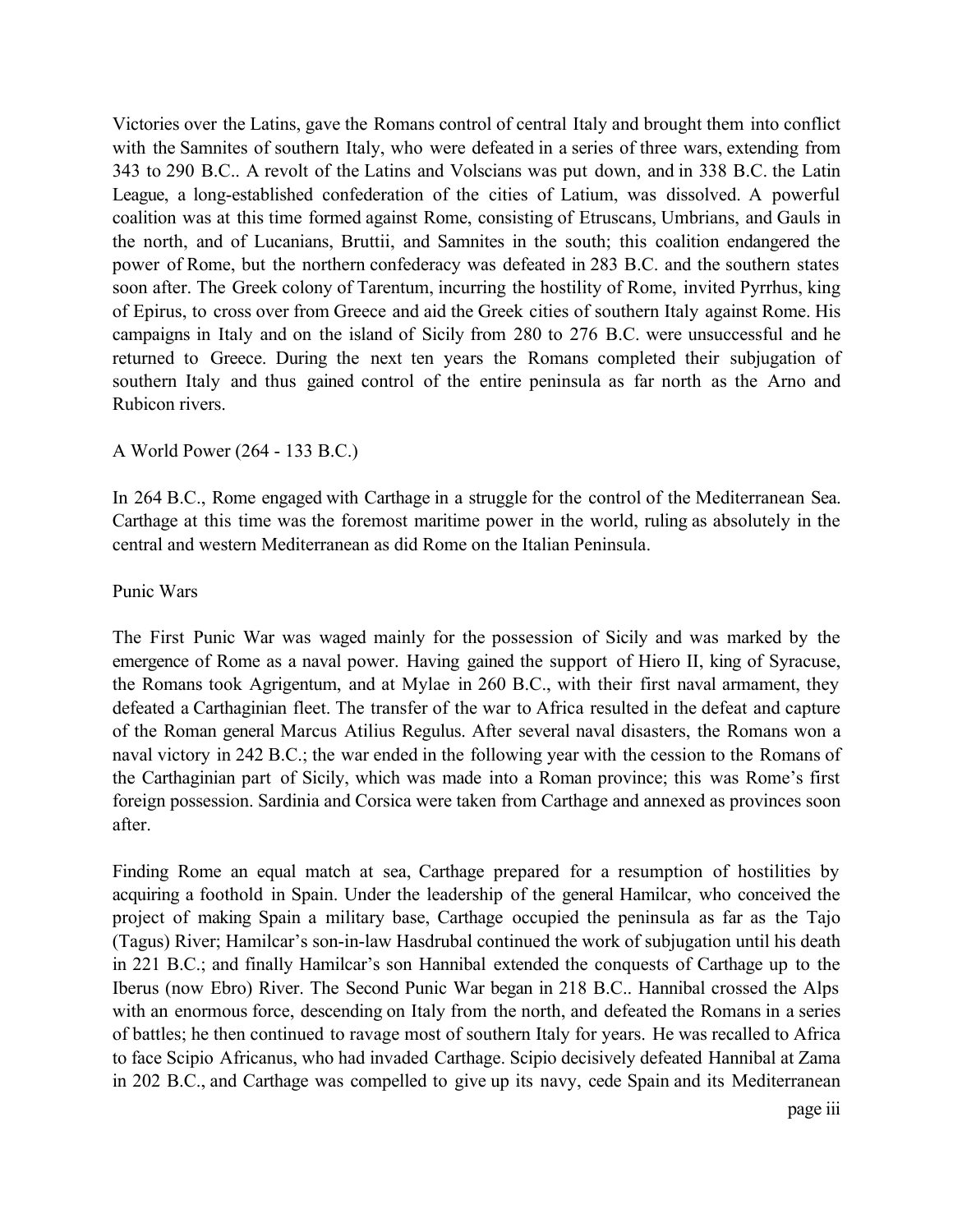islands, and pay a huge indemnity. Rome was thus left in complete control of the western Mediterranean.

The Romans now became more harsh in their treatment of the Italian communities under their domination, and the Greek cities of southern Italy, which had sided with Hannibal, were made colonies. Meanwhile Rome was extending its power northward. During 201-196 B.C. the Celts of the Po Valley were subjugated, and their territory was Latinized, but they themselves were declared incapable of acquiring Roman citizenship. The interior of Corsica and Sardinia was subdued, and Spain, where the wars were troublesome, was held by military occupation, a practice that gave rise to the first Roman standing armies.

## Macedonian Wars

Fifty years after becoming the foremost power of the west by defeating the Carthaginians Rome had also become the mightiest state in the east, first by conquering Hannibal's ally Philip V, king of Macedonia; Philip's ambition to dominate the Aegean Sea drew Rome into the Second Macedonian War (200-197 B.C.), which ended with his defeat. Next came the liberation of Greece, which, with the alliance that followed, enabled Rome to proceed against Antiochus III, king of Syria, who was defeated by the Romans in 190 B.C. and obliged to surrender his possessions in Europe and Asia Minor. Western Greece, however, continued to give trouble, and Philip's son and successor, Perseus (212?-166? B.C.), fought the Romans in the Third (and final) Macedonian War, which terminated in the utter rout of his armies and his capture at Pydna in 168 B.C. by the general Lucius Aemilius Paullus (229?-160? B.C.). Macedonia was made a Roman province in 146 B.C., and in that year a revolt of the Achaean League in Greece resulted in the capture and destruction of Corinth.

Also in 146 B.C. came the end of the Third Punic War, which had begun three years earlier. Publius Cornelius Scipio Aemilianus Africanus Minor captured and destroyed Carthage, thus bringing to an end the Carthaginian empire, whose territory became the Roman province of Africa. A series of Spanish campaigns ended with the capture of Numantia in 133 B.C.. In the same year Attalus III of Pergamum died and bequeathed his client kingdom to its protector, Rome; shortly after, this territory was formed into the province of Asia.

Thus in 131 years Rome had developed from a land power controlling only the Italian peninsula to a world empire. From Syria to Spain the Mediterranean was now dominated by Rome, but Roman authority was better established in the west than in the east. During this period the Romans made cultural advances. Brought into contact with the Greeks, they adopted much from the older civilization in art, literature, philosophy, and religion. Roman literature began in 240 B.C. with the translation and adaptation of Greek epic and dramatic poetry, and the various Greek schools of philosophy were formally introduced into Rome in 155 B.C..

Internal Conflict (133 - 27 B.C.)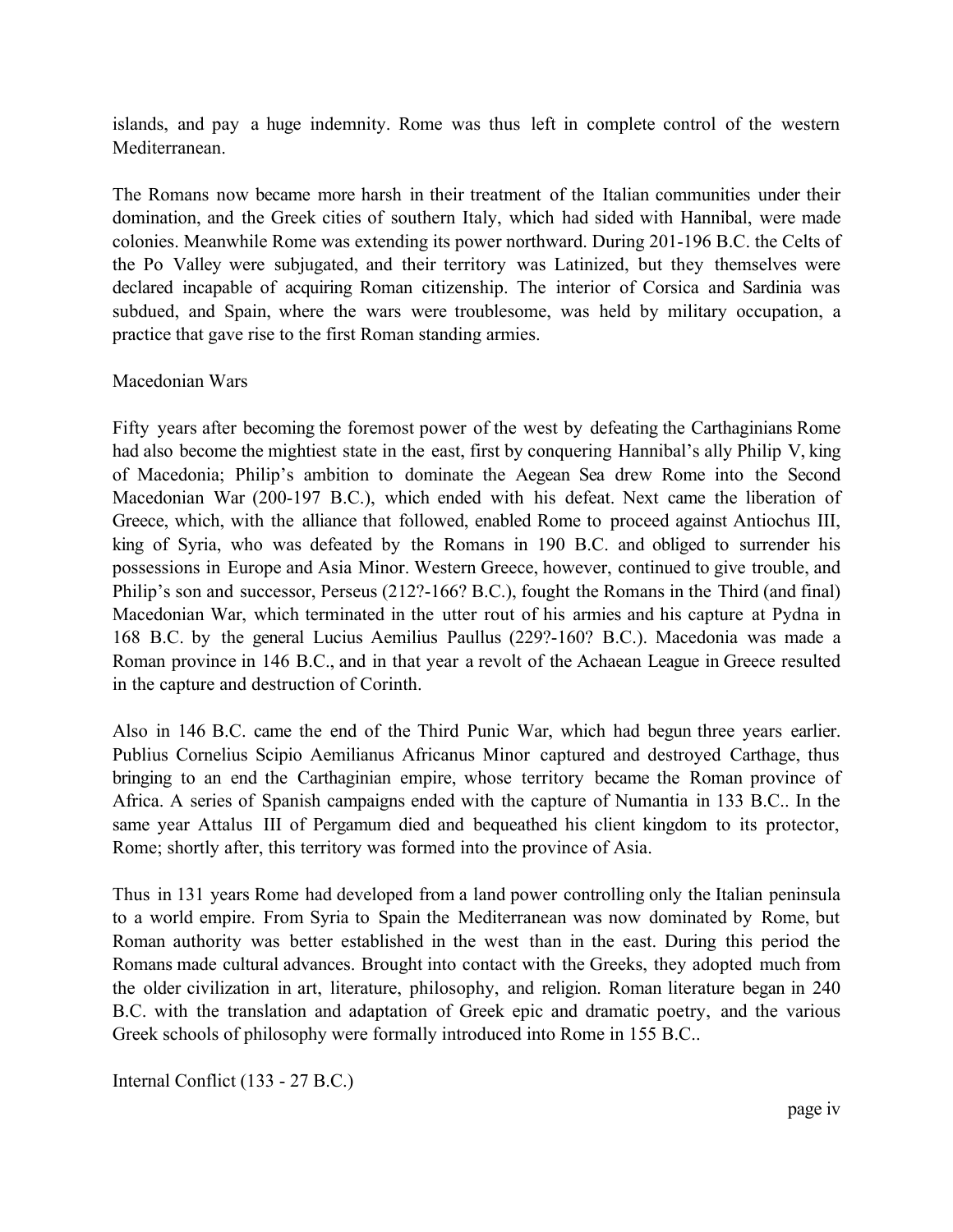With the establishment of external supremacy, Rome's internal troubles began. Several extremely wealthy plebeian families combined with the old patrician families to exclude all but themselves from the higher magistracies and the Senate; they were called Optimates. This aristocratic ruling class had become selfish, arrogant, and addicted to luxury, losing the high standards of morality and integrity of their forebears. The gradual extinction of the peasant farmers, caused by the growth of large estates, a system of slave labor, and the devastation of the country by war, led to the development of a city rabble incapable of elevated political sentiment. Conflicts between the aristocratic party and the popular party were inevitable. The attempts of the people's tribunes Tiberius Sempronius Gracchus and his brother Gaius Sempronius Gracchus to alleviate the economic distress and help the poorer citizens by agrarian and corn laws resulted in riots in which both brothers met their deaths, Tiberius in 133 B.C. and Gaius in 121 B.C..

The expansion of Rome's territory continued. In Africa the overthrow, in 106 B.C., of the king of Numidia, by the consul Gaius Marius with the assistance of Lucius Cornelius Sulla increased the military renown of the Republic, as did the defeat of the Cimbri and the Teutones in southern Gaul and northern Italy by Marius after his return from Africa.

The Italian communities, the allies of Rome, had felt their burdens increase as their privileges waned, and they demanded their share of the conquests they had helped to achieve. The tribune Marcus Livius Drusus attempted to conciliate the poor citizens by agrarian and corn laws and to satisfy the Italian armies by promise of Roman citizenship. He was assassinated in 91 B.C.. The following year the Italian armies rose in revolt, their purpose being to erect a new Italian state governed on the lines of the Roman constitution. This war, which lasted from 90 to 88 B.C., is known as the Social War, or the Marsian War. The Italians were finally defeated but were granted full citizenship by the Romans.

The internal troubles continued; a conflict broke out between Marius, the spokesman and idol of the popular party, and Sulla, the leader of the aristocracy. A war with Mithridates VI, king of Pontus, threw the two leaders into rivalry as to which should command the expeditionary force. With the legions he had commanded in the Social War, Sulla marched on Rome from the south, for the first time bringing Roman legions into the city. The subsequent flight of Marius and the execution of the tribune Publius Sulpicius Rufus (circa 124-88 B.C.) left Sulla free to impose arbitrary measures, and, after the consular elections had confirmed him in his command, he set out against Mithridates in 87 B.C.. In Sulla's absence Lucius Cornelius Cinna, a leader of the popular party and a bitter opponent of Sulla, attempted to carry out the reforms originally proposed by Sulpicius, but he was driven from Rome. He rallied the legions in Campania around him and, joined by the veteran Marius, who had returned from Africa, entered Rome and was recognized as consul, as was Marius, the latter serving for the seventh time. Shortly thereafter, following a brutally vindictive massacre of senators and patricians, Marius died; Cinna remained in power until Sulla, returning from Asia with 40,000 troops in 83 B.C., defeated the popular party. As a result of the example set by Sulla, the Republican constitution was thenceforth at the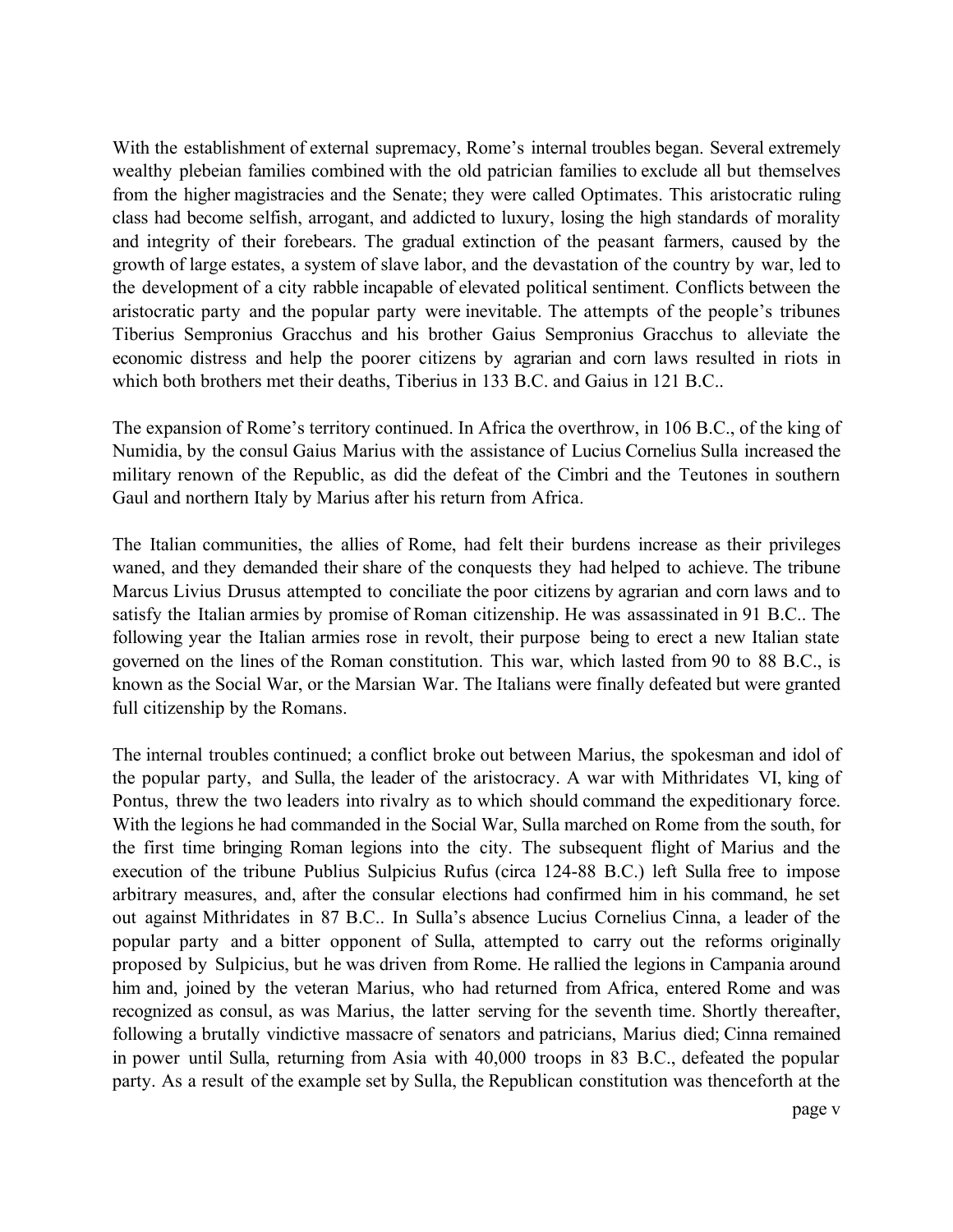mercy of the strongest leader supported by the strongest troops. After suppressing his enemies by proscription, drawing up and posting in the Forum a list of important men declared to be public enemies and outlaws, Sulla ruled as dictator until his retirement to private life in 79 B.C.. In addition to proscription, Sulla employed confiscation of lands as a method of suppressing his political enemies. Confiscated lands were either given to the veterans of his legions, or abandoned to become wasteland; Rome's former rich agricultural economy began to decline, and thenceforth more and more of the city's food was imported, Africa becoming the major source of Rome's grain supply.

## The Rise of Caesar

In 67 B.C. the statesman and general Pompey, who had fought the Marian party in Africa, Sicily, and Spain, cleared the Mediterranean of pirates and was then put in charge of the war against Mithridates. Meanwhile his rival Gaius Julius Caesar rose to prominence, and his political ability had full scope during the absence of Pompey. As leader of the popular party Caesar strengthened his hold on the people by avenging the injured names of Marius and Cinna, pleading for clemency to the children of the proscribed, and bringing to justice Sulla's corrupt followers.

In Marcus Licinius Crassus, a man of wealth, Caesar found a tractable auxiliary. Catiline's conspiracy in 63 B.C., exposed and defeated by the famous orator and statesman Marcus Tullius Cicero during his consulship, involved Caesar in the ill will in which the middle classes held popular adventurers. Pompey returned from the east and asked the Senate for the ratification of his measures in Asia and the bestowal of land on his legionaries. His demands met with determined opposition, until Caesar, posing as his friend, formed with him and Crassus the coalition known as the first triumvirate.

The triumvirate in 59 B.C. fulfilled its compact. Caesar obtained the consulship and the satisfaction of Pompey's demands, conciliated the equestrians, many of whom were wealthy members of the mercantile class, at the expense of the Senate, and had enacted an agrarian law enabling him to reward the troops. His crowning success, however, was his obtaining for five years the military command of Gaul, where he could gain glory by military conquests, and from which he could watch every political move in Italy.

The triumvirs renewed their alliance, and Caesar procured his command in Gaul for five years more. Pompey and Crassus were elected consuls for the year 55 B.C., and in the following year Pompey received as his province Spain, with Africa, while Crassus received Syria. The death of Crassus in 53 B.C. brought Pompey into direct conflict with Caesar. Rome, in the absence of efficient government, was in turmoil until the Senate induced Pompey to remain in Italy, entrusting his provinces to legates; it elected him sole consul for the year 52 B.C. and made him its champion against Caesar.

The Senate, wishing to terminate Caesar's military command and defeat his second stand for the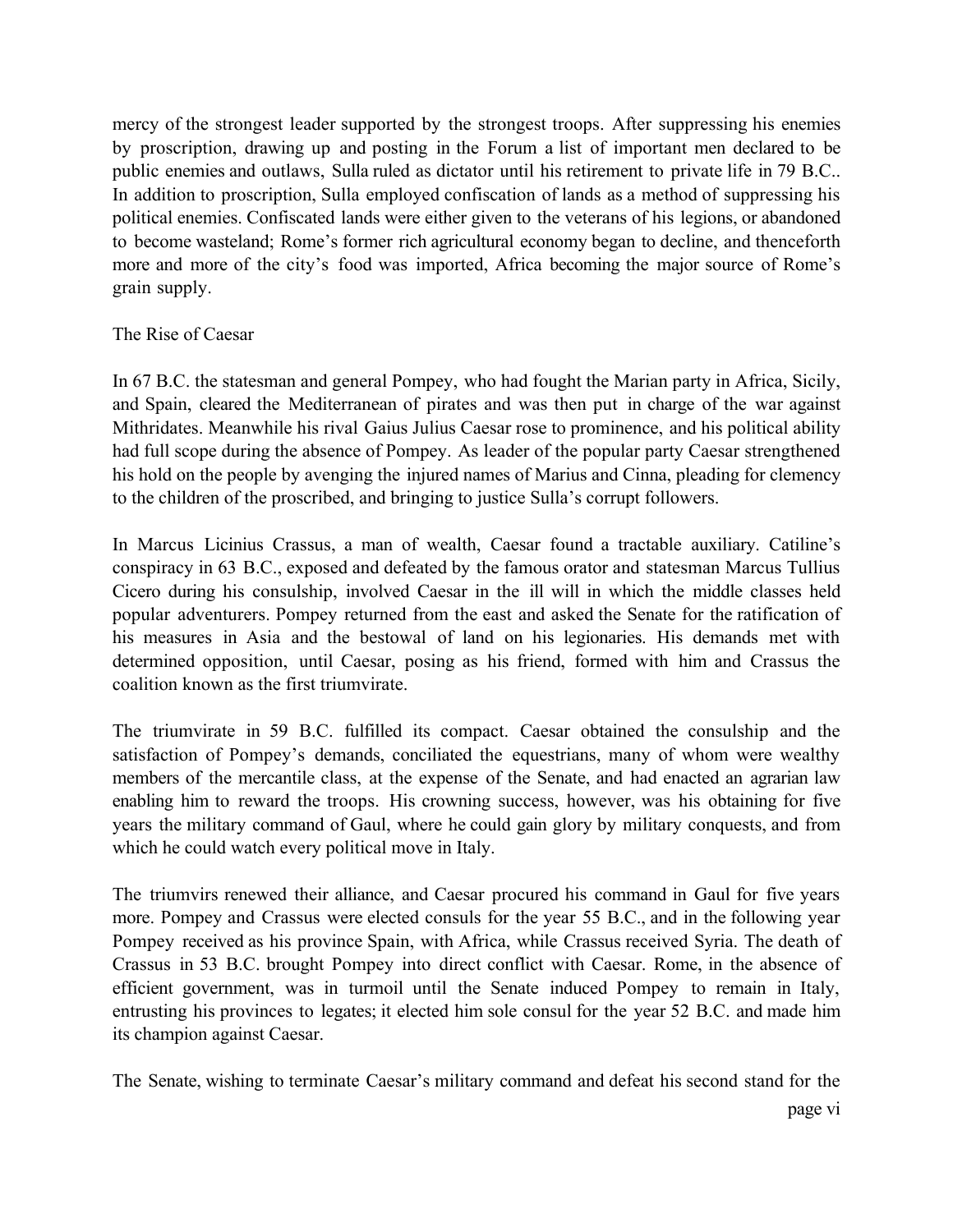consulship in 49 B.C., demanded either Caesar's disbanding of his legions, and his presence in Rome at the time of the election, or his continued command and his renunciation of claims to the consulship. Negotiations failed to solve the deadlock, and in 49 B.C. Caesar with his legions boldly crossed the Rubicon River, the southern boundary of his province, and advanced on the city, thereby beginning the civil war that continued for five years. Pompey and the leading members of the aristocracy withdrew to Greece, allowing Caesar to enter Rome in triumph. Caesar's victory, unlike those of the other generals who had marched on Rome, was not followed by a reign of terror; neither proscriptions nor confiscations took place. A policy of economic and administrative reforms was put into effect, in an attempt to overcome corruption and restore prosperity to Rome. Continuing the war against Pompey, Caesar hurried to Spain, where he was victorious over the powerful armies of Pompey's legates. Returning to Rome, having meanwhile been appointed dictator in his absence, he almost immediately renounced that post and was elected consul. Early in 48 B.C. he crossed into Greece and dealt Pompey a crushing blow. Pompey was killed soon after, and Caesar was made dictator for life.

Caesar's assassination by Republican nobles on March 15, 44 B.C., was followed by Cicero's attempt to restore the old Republican constitution, but Mark Antony, who had been appointed consul with Caesar, now, at the head of 17 legions, combined forces with Lepidus and Caesar's grandnephew, the youthful Octavian, later Emperor Augustus, to form the second triumvirate. The triumvirs began operations by proscribing and assassinating their opponents, including Cicero. A stand made at Philippi by Brutus and Gaius Cassius, two of Caesar's assassins, was crushed by Octavian and Antony, and subsequently the triumvirs divided the control of the empire, Octavian taking Italy and the west, Antony the east, and Lepidus Africa. Antony, going to the east, was captivated by the charms of Cleopatra, queen of Egypt and formerly mistress of Caesar, and with her planned an eastern empire. Lepidus, summoned to Sicily by Octavian, attempted to seize Sicily for himself and was deprived of his province and his position in the triumvirate. This left Octavian, who had been sagaciously strengthening his position in the west, with only Antony as rival. After the Battle of Actium in 31 B.C. and the suicide of both Antony and Cleopatra, Octavian became, in 29 B.C., master of the east also and the undisputed ruler of the entire Roman Empire.

In spite of the series of disastrous civil wars, during the last years of the Republic a remarkable development of literary activity took place. This period, known as the Ciceronian period, extended from about 70 to 43 B.C. and forms the first part of the so-called Golden Age of Rome's literary development; the remainder of the Golden Age, extending from 43 B.C. to A.D. 14, is known as the Augustan period. Caesar and Cicero brought Latin prose to its peak of achievement. The poetry of the period is best represented by the work of Catullus and Lucretius.

#### THE EMPIRE

Octavian received the title of Augustus in 27 B.C. and began the new regime by an apparent restoration of the Republic, with himself as princeps, or chief citizen.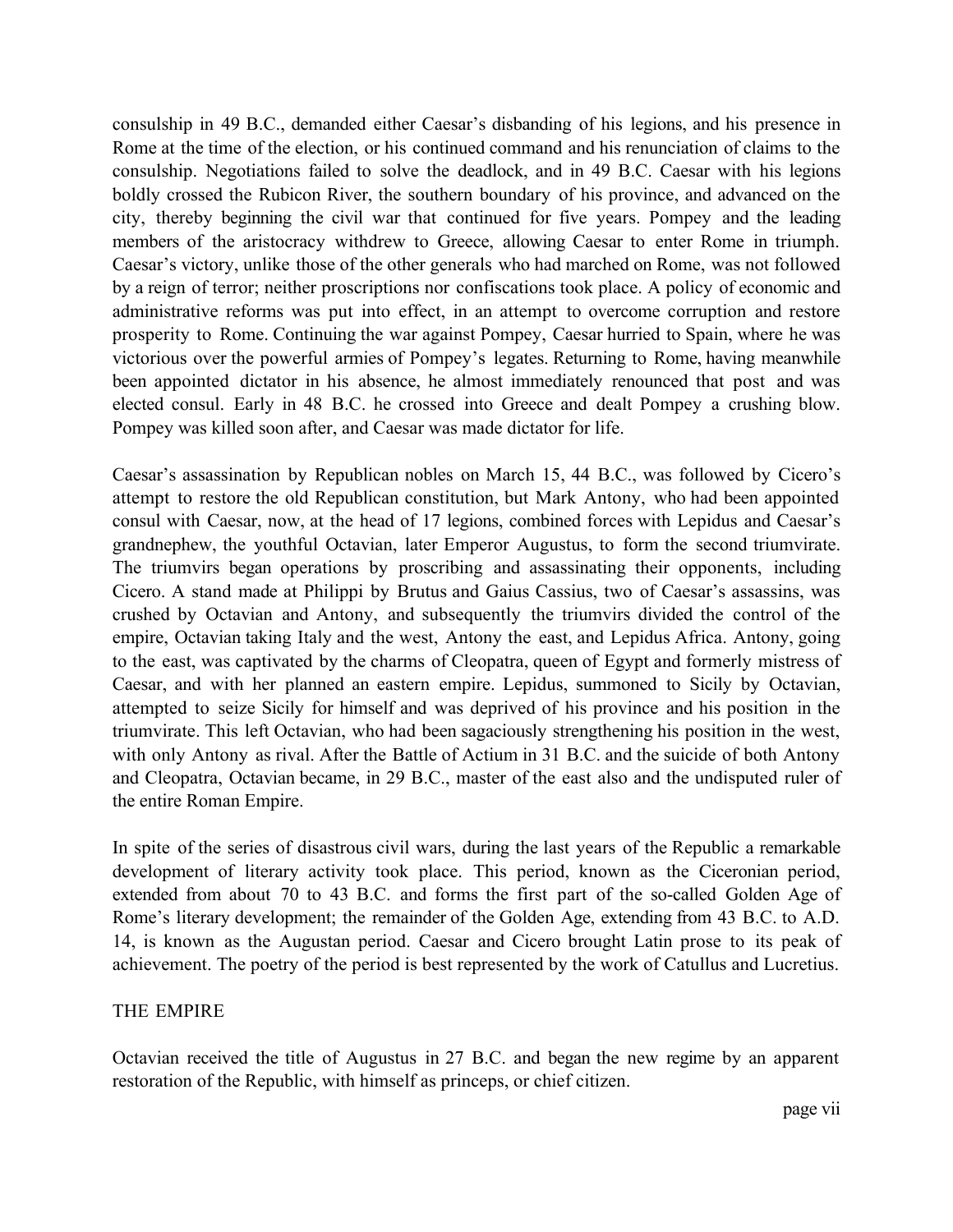Augustus and the Julio-Claudian Emperors (27 B.C. - A.D. 68)

The Republican constitution was retained, although until 23 B.C. as princeps Augustus held the real authority, which thereafter was vested in the tribunician power and the military imperium, or final authority of command. The Senate retained control of Rome, Italy, and the older, more peaceful provinces; the frontier provinces, where legions were necessarily quartered, were governed by legates appointed and controlled by Augustus alone. The corruption and extortion that had existed in Roman provincial administration during the last century of the Republic was no longer tolerated, and the provinces benefitted.

The last years of the Republic were marked by three types of chaos: social, economic, and political. Octavian's policies were designed to restore stability in all three ares. Augustus introduced numerous social reforms, especially those calculated to restore the ancient morality of the Roman people and the integrity of marriage; he attempted to combat the licentiousness of the times and sought to restore the ancient religious festivals. Augustus regulated marriage: he outlawed polygamy and incest, set minimum ages, gave tax incentives encouraging people to have children, and discouraged abortion, homosexuality, and divorce. He adorned the city with temples, basilicas, and porticoes, transforming it from a city of brick to a city of marble; he ordered a comprehensive census of the empire. To the Romans an era of peace and prosperity seemed to have dawned, and the Augustan period represents the culmination of the Golden Age of literature, with the achievements of Virgil, Horace, Ovid, and Livy. During the reign of Augustus, in a remote corner of the empire, Jesus was born, largely unnoticed at the time. The organizing and calming influence of Augustus continued with his successor, Tiberius.

With the establishment of the imperial system the history of Rome became largely identified with the reigns of individual emperors. The emperor Tiberius, who succeeded his stepfather Augustus in A.D. 14 and ruled until the year 37, was a capable administrator but the object of general dislike and suspicion. Under his reign, and under his designated governor Pontius Pilate, Jesus was executed. He relied on military power and in Rome had his Praetorian Guard, the only organized troops allowed legally in Rome, within ready call. During the reign of Tiberius, the systematic persecution of Christians began; they were imprisoned, tortured, and killed by the thousands. Jews also were being persecuted. He was followed by the insane and tyrannical Caligula, who reigned from 37 to 41; Claudius, whose rule (41-54) was distinguished by the conquest of Britain, and who continued the public works and administrative reforms instituted under Caesar and Augustus; and Nero, whose rule was at first moderate, as a result of the wise guidance and counsel of the philosopher Seneca. Nero's overthrow, which was caused by his later excesses, and his subsequent suicide in 68 marked the end of the line of Julio-Claudian emperors.

The Flavians and the Antonines (69 A.D. - 192 A.D.)

The brief reigns in of Galba, Otho, and Vitellius were followed by that of Vespasian, who ruled page viii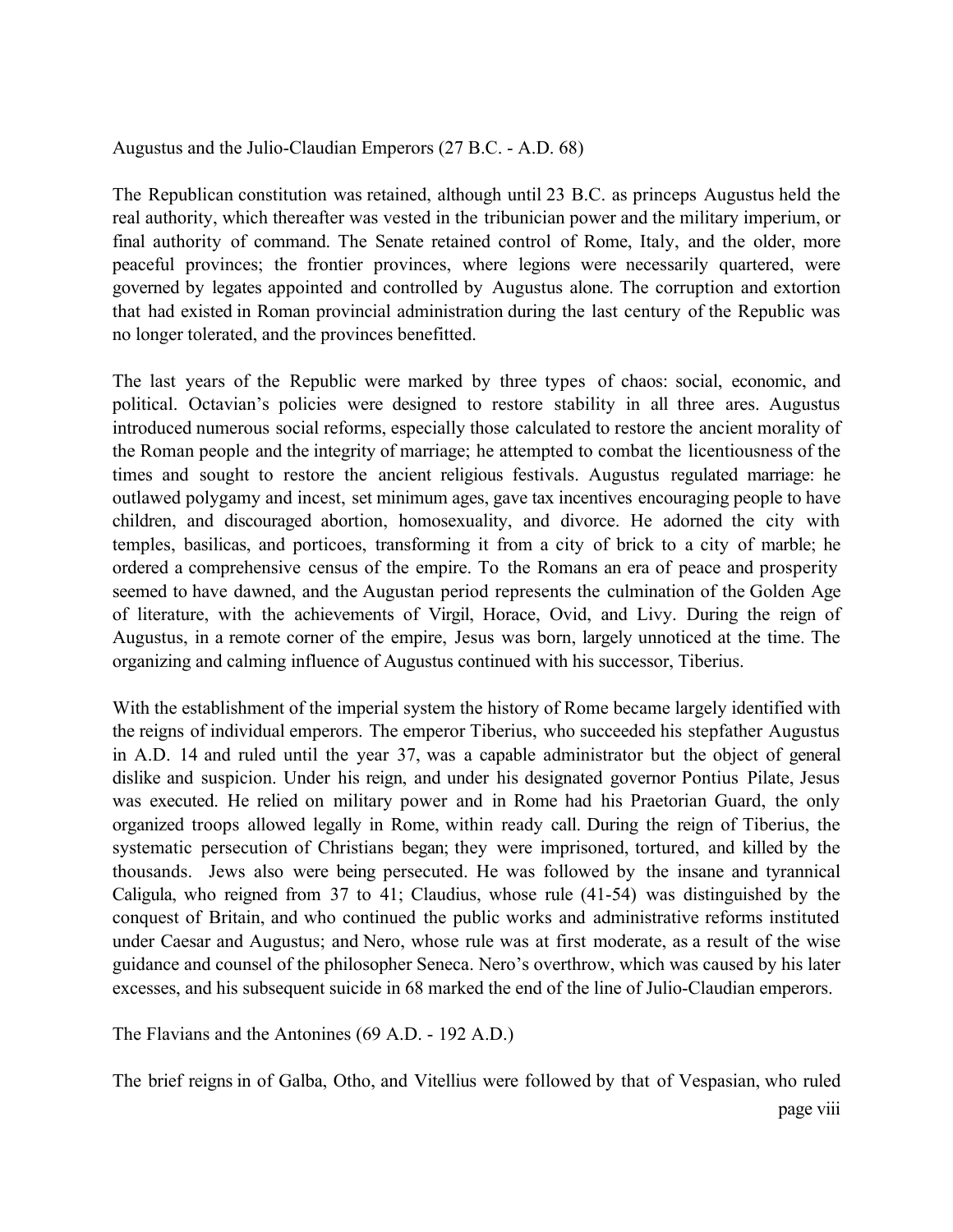from 69 to 79. He and his sons, the emperors Titus and Domitian, are known as the Flavians. They revived the simpler court of the early imperial days and tried to restore the authority of the Senate and promote the welfare of the people. During the reign of Titus (79-81) occurred the famous eruption of Vesuvius that devastated an area south of Naples, destroying the towns of Herculaneum and Pompeii. Domitian, in whose reign (81-96) lived the best writers of the Silver Age of Latin literature, became a cruel and suspicious tyrant in his later years, and the period of terror associated with him ended with his murder.

The brief reign of Marcus Cocceius Nerva initiated a new era, known as that of the five good emperors, the others being Trajan, Hadrian, Antoninus Pius, and Marcus Aurelius. Each emperor was chosen and then legally Adopted by his predecessor, being selected for his ability and his integrity. Trajan, emperor from 98 to 117, expanded the borders of the empire by the campaigns against the Dacians and the Parthians, and was noted for his excellent Administration. Under him the empire reached its greatest extent. The satirist Juvenal, the orator and writer Pliny the Younger, and the historian Tacitus all flourished during Trajan's reign. The 21 years of Hadrian's rule (117-38) were a period of peace and prosperity; giving up some of the Roman territories in the east, Hadrian consolidated the empire and stabilized its boundaries. The reign of his successor, Antoninus Pius (reigned 138-61), was likewise orderly and peaceful. That of the next emperor, the Stoic philosopher Marcus Aurelius (reigned 161-80), who was coruler with Lucius Aurelius Verus until the latter's death, was troubled by incursions by various migrating tribes into different parts of the empire. Marcus Aurelius was succeeded by his profligate son Commodus, who was considered one of the most sanguinary and licentious tyrants of history and was murdered in 192.

Decline and Fall (193 A.D. - 476 A.D.)

The brief reigns of Publius Helvius Pertinax and Didus Severus Julianus were followed by that of Lucius Septimius Severus; his short-lived dynasty included the emperors Caracalla, Heliogabalus, and Alexander Severus. Septimius was an able ruler, but Caracalla was noted for his brutality and Heliogabalus for his debauchery. Caracalla, who granted Roman citizenship to all freemen living in the Roman Empire, is said to have so decreed in order to impose on them the taxes to which only citizens were liable. Alexander Severus was noted for his wisdom and justice.

After the death of Severus, a period ensued during which confusion prevailed in Rome and throughout Italy. Of his twelve successors who ruled in the next 33 years, nearly all came to a violent death, usually at the hands of the soldiers who had established them on the throne. A temporary revival of peace and prosperity was brought about by the Illyrian emperors, natives of Dalmatia, namely, Claudius II, surnamed Gothicus, who in a short reign drove back the Goths; and Aurelian, who, ruling from 270 to 275, was victorious over both the Goths and the Germans and defeated and captured the queen of Palmyra, who had occupied Egypt and Asia Minor. For a brief period the unity of the empire was restored. Aurelian was followed by a rapid succession of historically unimportant emperors, before the accession of Diocletian, also an Illyrian, who ruled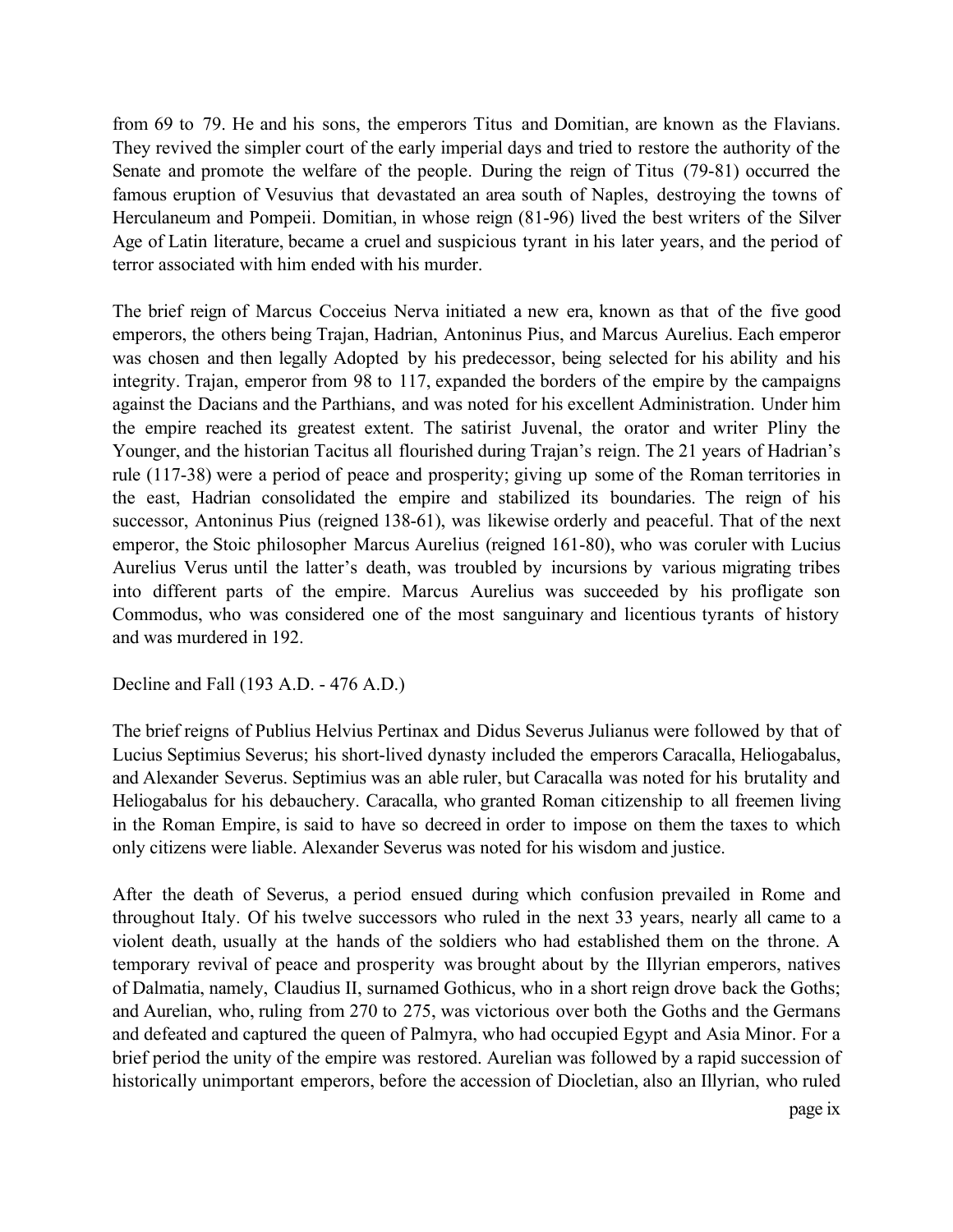from 284 to 305.

An able administrator, Diocletian introduced many social, economic, and political reforms. He removed the political and economic privileges that Rome and Italy had enjoyed at the expense of the provinces. He sought to regulate rampant inflation by controlling the prices of provisions and many other necessities of life, and also the maximum wages for workers. To provide a more efficient administration, uniform throughout the empire, he initiated a new system of government by selecting a capable colleague, Maximian, who, like Diocletian, took the title of Augustus. He further reinforced this dual control by associating with him and Maximian two able generals, Galerius and Constantius, whom he proclaimed as Caesars, below the two Augusti in rank but with the right of succession to their posts. Diocletian himself had control of Thrace, Egypt, and Asia; to Maximian he gave Italy and Africa, to Constantius Gaul, Spain, and Britain, and to Galerius the Danubian provinces. This system created a stronger administrative machinery but increased the size of the already huge governmental bureaucracy, with the four imperial courts and their officials proving a financial burden on the resources of the empire.

Diocletian and Maximian abdicated in 305, leaving the new Augusti and Caesars involved in a conflict that resulted in civil wars, not ended until the accession of Constantine in 312. Constantine, who had previously become Caesar of the army in Britain, overcame all rivals and reunited the Western Empire under his rule. In 314 the defeat of Licinius, emperor in the East, made Constantine sole ruler of the Roman world. Christianity, which had risen during the reign of Augustus and spread during that of Tiberius and of later emperors, had triumphed over Diocletian's attempts to crush it by persecution, and the politic Constantine, adopting it as his own religion, made it also the official religion of the Roman Empire, an event of far-reaching significance. The persecution of Christians came to an end; historians estimate the total number of Christians killed in the hundreds of thousands, if not over a million; many more were imprisoned and tortured. The other important event of Constantine's reign was the establishment of a new seat of government at Byzantium, which was refounded as Nova Roma and subsequently called Constantinople. The death of Constantine in 337 was the signal for civil war among the rival Caesars, which continued until Constantine's only surviving son, Constantius II, succeeded in 353 in reuniting the empire under his rule. He was followed by Julian, known as the Apostate because of his renunciation of Christianity, who ruled from 361 to 363, and by Jovian, who ruled in 363-64. Thereafter the empire was again split in two. Theodosius I was Eastern emperor on the death of the Western emperor Valentinian II in 392. Three years later, when Theodosius died, the empire was divided between his two sons.

During the last 80 years of the Western Roman Empire the provinces, drained by taxes levied for the support of the army and the bureaucracy, were visited by internal war and by barbarian invasions. At first the policy of conciliating the invader with military commands and administrative offices succeeded. Gradually, however, the barbarians established in the east began to aim at conquest in the west, and Alaric I, king of the Visigoths, first occupied Illyricum, whence he ravaged Greece. In 410 he captured and sacked Rome, but died soon after. His